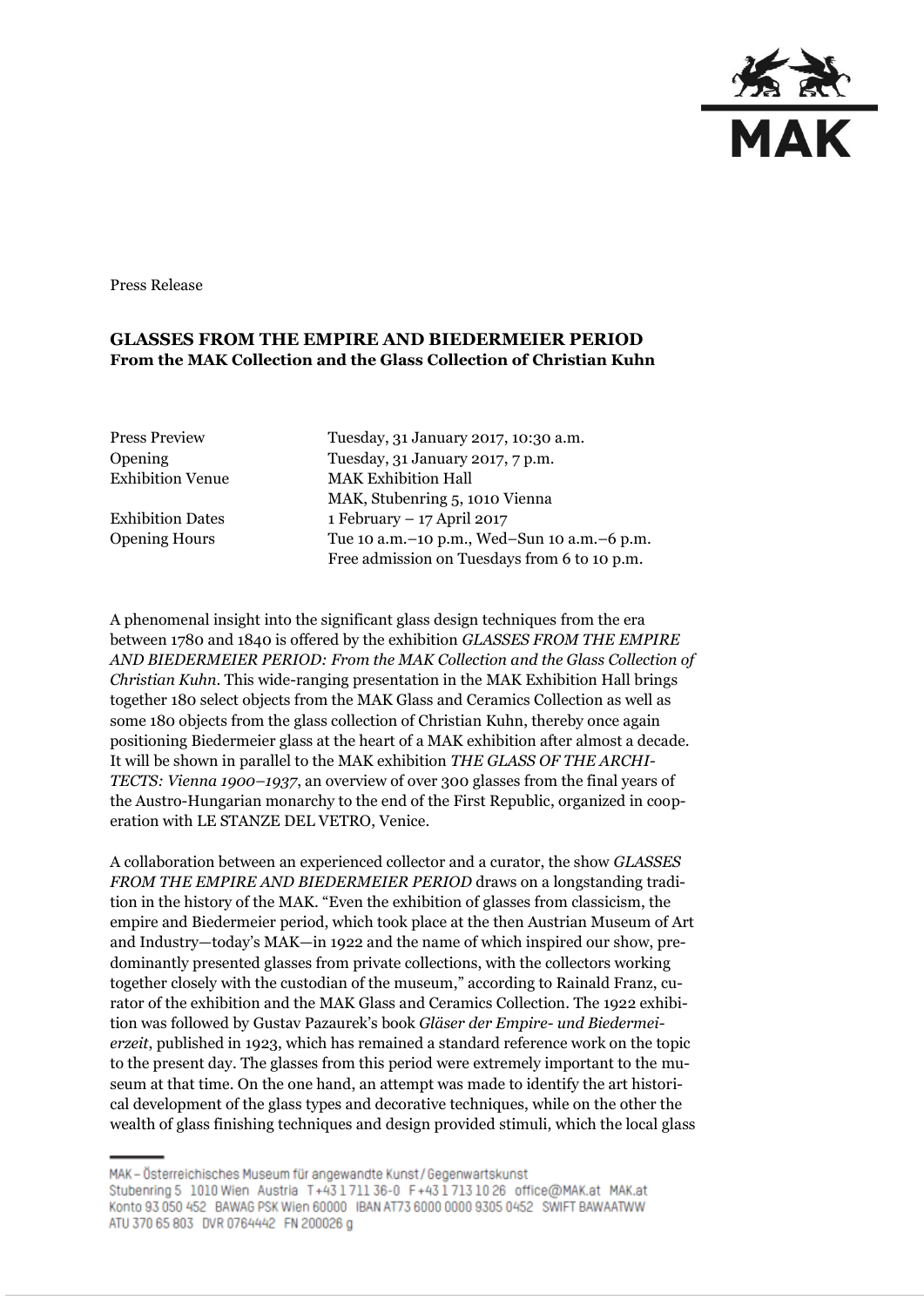

suppliers in Vienna—but also in the glass centers of Bohemia—would later revisit. "Biedermeier as an educator" became the catchphrase of art criticism, and the Austrian Museum of Art and Industry reacted to the interest in designers like Josef Hoffmann by hosting historic exhibitions.

With the aid of carefully chosen objects, *GLASSES FROM THE EMPIRE AND BIEDERMEIER PERIOD* provides an insight into the technical and artistic developments of the age, which are particularly important for high-quality Biedermeier glasses. Among the earliest examples on display are the works by Josef Mildner (1765–1808), which show a high standard of technical and artistic skill. Pieces from the workshop of Samuel Mohn (1762–1815) and his son Gottlob (1789–1825), as well as from Anton Kothgasser (1769–1851) and his workshop, represent transparent painting. The technique of glass cutting, which ranks among the most difficult means of working glass and which enjoyed its heyday in the Biedermeier period, is the focus of prominent proponents such as Dominik Biemann, Franz Paul Gottstein, Hieronymus Hackel, Johann Lenk, Anton Simm, Franz Anton Pelikan, and August Böhm the Younger.

Central to the Christian Kuhn Collection are Lithyalin glasses. On display are works by Friedrich Egermann from Polevsko (Blottendorf) near Nový Bor (Haida) in North Bohemia, who achieved the culmination of the technique with his Lithyalin works. Egermann created a new type of Lithyalin glass, which is characterized by effectively and expressively colored, non-homogeneous sections and multicolored surfaces. He partly obtained these glasses from the Harrach'sche Hütte, Nový Svět (Neuwelt, now part of Harrachov), which also produced Lithyalin glasses. The agate glasses by the Bouquoy'sche Glashütten in South Bohemia—a company located close by the glassworks by Josef Zich in Joachimsthal in the Waldviertel, Lower Austria—are also considered outstanding examples of Lithyalin glasses. They already suggest the later development of glass, which reached new peaks at the Loetz'sche Hütte in Klášterský Mlýn (Klostermühle).

The exhibition *GLASSES FROM THE EMPIRE AND BIEDERMEIER PERIOD: From the MAK Collection and the Glass Collection of Christian Kuhn* is accompanied by a publication of the same name.

Press photos are available for download at MAK.at/press.

Kindly supported by DOROTHEUM.